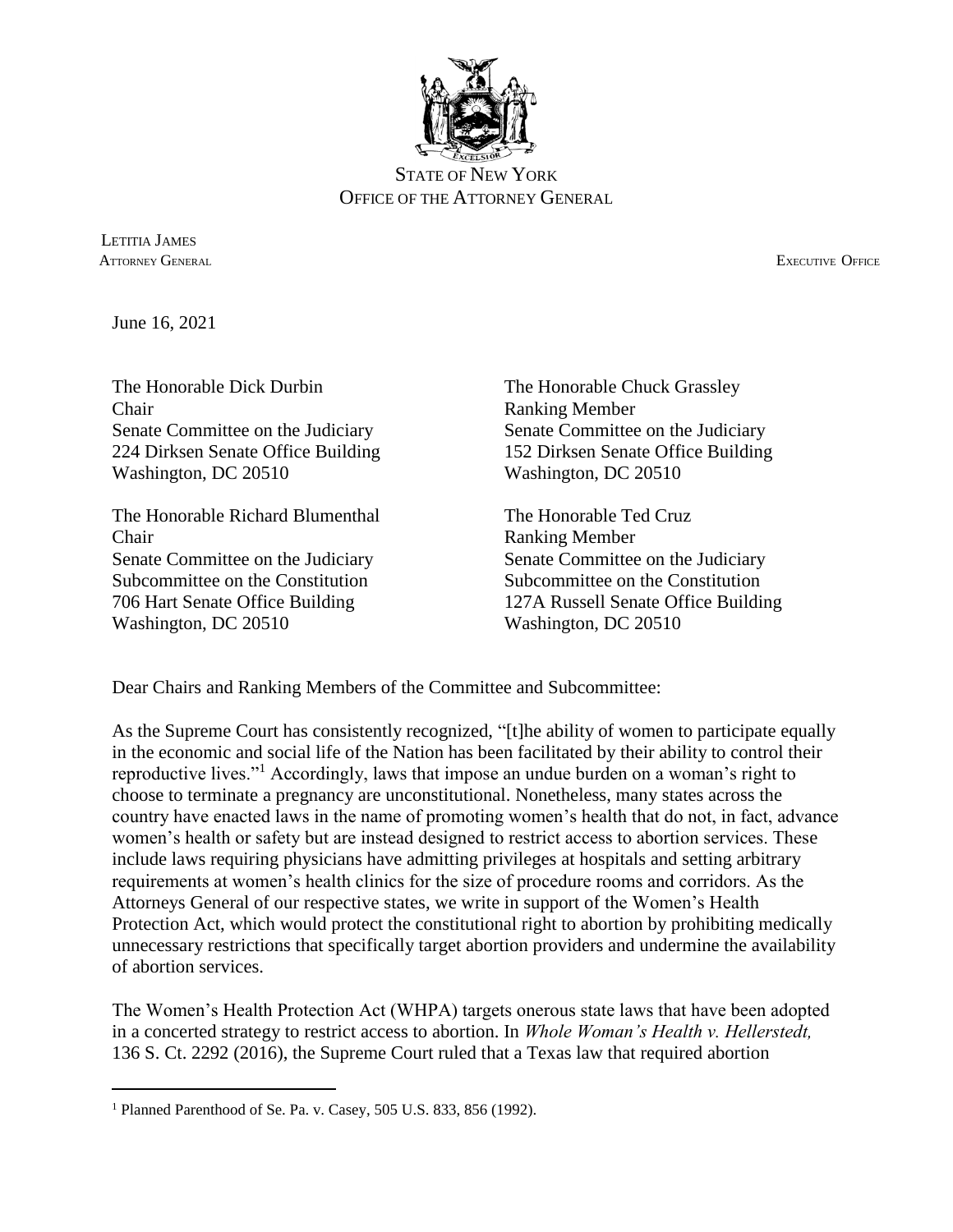providers to maintain admitting privileges at a local hospital failed to advance women's health and posed an undue burden on women seeking an abortion. Last year, a coalition of 22 attorneys general helped to win another victory in *June Medical Services v. Gee,* 140 S. Ct. 2103 (2020), in which the Supreme Court held that a similar law in Louisiana was unconstitutional. Rather than waiting for medically unnecessary restrictions to continue to be challenged in the courts—a process that can often take years— Congress should pass the WHPA to ensure that such restrictions are not imposed in the first place. Medically unnecessary restrictions targeting abortion providers actually disserve women's health and safety and pose challenges for states that aim to provide a full range of reproductive health services, including abortion services.

Often, strict requirements imposed on abortion providers are presented as measures to protect and advance women's health. Yet evidence shows that these restrictions instead lead to worse health outcomes for women. One recent study in Texas found that the maternal mortality rate in the state doubled between 2010 and 2012, a period in which access to women's health care services, including abortion services, had become more difficult to obtain.<sup>2</sup> Women who find themselves too far from an abortion provider may have to delay obtaining an abortion, which can lead to health risks and add to the cost of the procedure.<sup>3</sup> Alternatively, some women may resort to "black market" or self-induced abortions, which can be extremely dangerous and lead to serious injury or even death.<sup>4</sup> And women who are forced to carry a pregnancy to term after being denied abortion services are four times more likely to develop potentially life-threatening health conditions and are substantially more likely to experience physical violence from abusive partners or family members.<sup>5</sup> These statistics illustrate the very real cost to women throughout the United States from burdensome laws that restrict the availability of safe and legal abortion care. The widely known negative effects of laws targeting abortion providers undermines any argument that such laws are intended to promote women's health.

At the same time, the consequences of these laws are already evident across the country. Research from 2017 found that thirty-eight percent of women between the ages of 15 to 44 live in counties without an abortion clinic.<sup>6</sup> Between 2014 and 2017, twenty-five abortion clinics

 $\overline{a}$ 

<sup>2</sup> Marian F. MacDorman, et al., *Recent Increases in the U.S. Mortality Rate: Disentangling Trends from Measurement*, 128 Obstetrics & Gynecology 447, 451-52 (2016).

<sup>3</sup> Bonnie Scott Jones & Tracy A. Weitz, *Legal Barriers to Second-Trimester Abortion Provision and Public Health Consequences*, 99 Am. J. of Pub. Health 623, 624 (Apr. 2009); Ushma D. Upadhyay et al., *Denial of Abortion Because of Provider Gestational Age Limits in the United States*, 104 Am. J. Pub. Health 1687, 1687 (2014); Eleanor A. Drey et al., *Risk Factors Associated With Presenting for Abortion in the Second Trimester*, 107 Obstetrics & Gynecology 128, 128 (2006).

<sup>4</sup> David A. Grimes et al., *Unsafe abortion: the Preventable Pandemic*, 368 The Lancet 1908, 1908-1919 (2006).

<sup>5</sup> Caitlin Gerdts et al., *Side Effects, Physical Health Consequences & Mortality Associated with Abortion and Birth After an Unwanted Pregnancy*, 26 Women's Health Issues 55, 58-59 (2016); Sarah C.M. Roberts et al., *Risk of Violence from the Man Involved in the Pregnancy After Receiving or Being Denied an Abortion*, 12 BMC Medicine art. 144 (2014); Lauren J. Ralph et al., *Self-reported Physical Health of Women Who Did and Did Not Terminate Pregnancy After Seeking Abortion Services: A Cohort Study*, 171 Annals of Internal Med. 238, 238-247 (2019); *see also* Diane Greene Foster et al., *Socioeconomic outcomes of women who receive and women who are denied wanted abortions in the United States*, 108 Am. J. Pub. Health 407, 407-413 (2018).

<sup>6</sup> Rachel K. Jones, et al., *Abortion Incidence and Service Availability in the United States, 2017,* New York: Guttmacher Institute, 2019, [https://www.guttmacher.org/report/abortion-incidence-service-availability-us-2017.](https://www.guttmacher.org/report/abortion-incidence-service-availability-us-2017)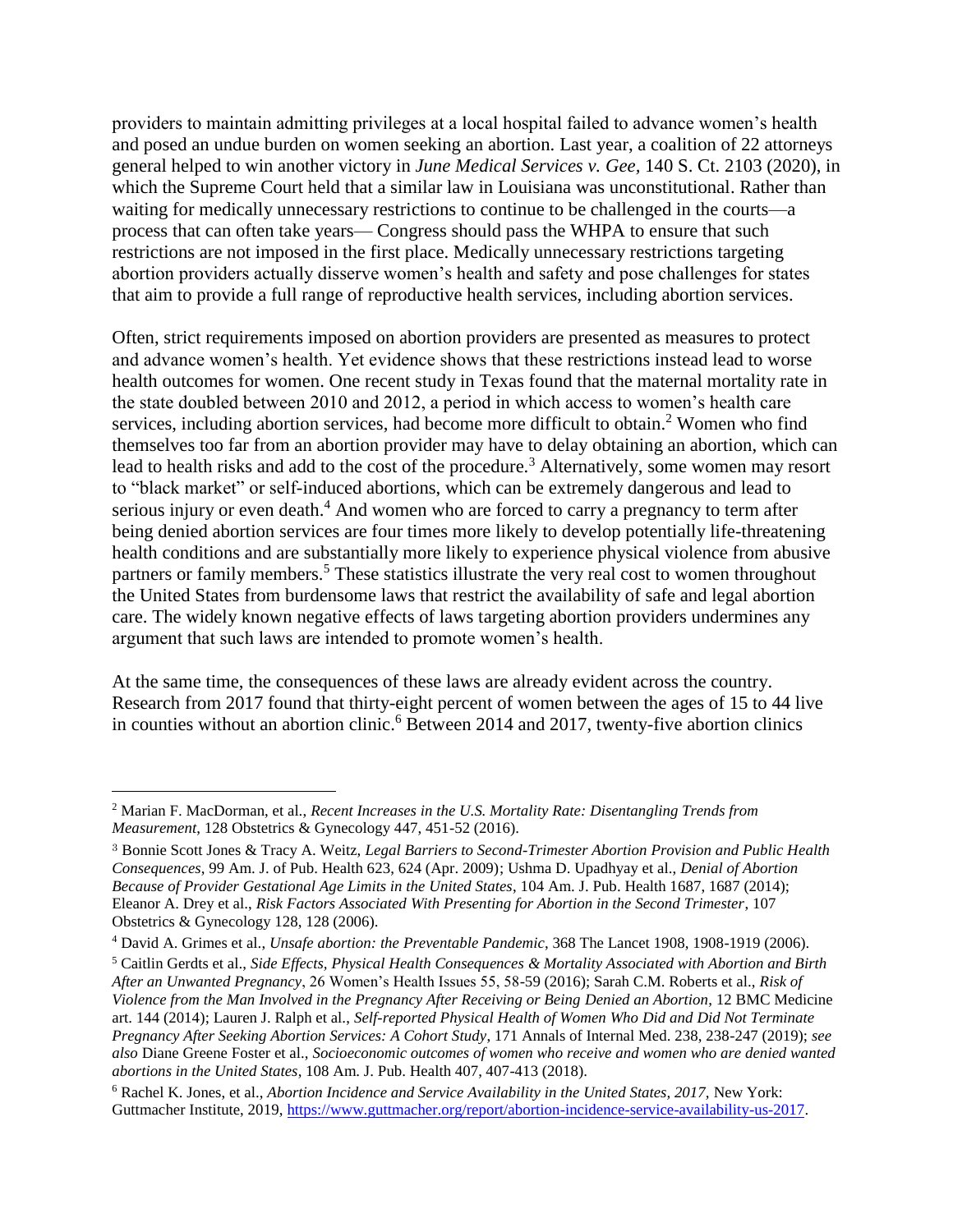shuttered in the South and the Midwest.<sup>7</sup> As of June 2019, six states have only a single abortion clinic remaining.<sup>8</sup> As providers close due to the impact of medically unnecessary restrictions, women are likely to be forced to travel farther and make greater sacrifices to get access to services. Unfortunately, these burdens often fall disproportionately on lower-income women who cannot afford to travel, take time off work, or find childcare in order to get to the nearest provider.

As Attorneys General, we are committed to ensuring that each state satisfies its constitutional obligation to protect the right to choose to terminate a pregnancy within its borders. Among other things, we are deeply concerned about protecting the constitutional rights of our residents who may need medical care while present as students, workers, or visitors in states with drastically restricted abortion access. In addition, a substantial reduction in the availability of abortion services in some states can cause women to seek medical care in other states, thereby straining their health care systems. Indeed, history shows that many women will cross state lines, if they have the means to do so, when abortions are unavailable in the states where they live. For example, in the nearly three years between New York State's liberalization of its abortion laws in 1970 and 1973 when the United States Supreme Court in *Roe v. Wade* ruled that the right to choose was constitutionally protected, close to 350,000 women came to New York from other states where abortions were entirely or largely unavailable.<sup>9</sup> In the wake of recent abortion restrictions, some states, including several of our own, have experienced a substantial influx of out-of-state patients seeking abortions as a result of reduced access in their home states.<sup>10</sup>

Our states stand ready and willing to provide reproductive care services to those who need them. However, a significant and sudden increase in patients seeking abortions, especially as a consequence of laws that do not advance women's health and decrease available services, runs the risk of straining the health care systems of less restrictive states. This in turn can impair the availability of care and affect the reproductive choices of both residents and non-residents alike in those states. Our states aim to continue providing a wide range of reproductive health care services, including abortion services, but our ability to do so could be substantially burdened by the responsibility of ensuring that all women in need of abortions are able to safely obtain one. The WHPA would address this problem by safeguarding access to abortion services in all states.

We support the passage of the WHPA given how it will help to restore and facilitate access to abortion services throughout the United States, upholding this critical constitutional right. We look forward to working with you and your committees as you consider this legislation. Please let us know how we may be of assistance during this process.

 $\overline{\phantom{a}}$ 

<sup>7</sup> Guttmacher Inst., "Appendix Table 1: Total number of abortion-providing facilities, 2014 and 2017, and percentage change, by region and by state."

[https://www.guttmacher.org/sites/default/files/report\\_downloads/abortion-incidence-service-availability-us-2017](https://www.guttmacher.org/sites/default/files/report_downloads/abortion-incidence-service-availability-us-2017-appendix-tables.pdf) [appendix-tables.pdf](https://www.guttmacher.org/sites/default/files/report_downloads/abortion-incidence-service-availability-us-2017-appendix-tables.pdf)

<sup>8</sup> Holly Yan, *These 6 states have only 1 abortion clinic left. Missouri could become the first with zero*, CNN (June 21, 2019), https://www.cnn.com/2019/05/29/health/six-states-with-1-abortion-clinic-map-trnd/index.html. <sup>9</sup> Rachel Benson Gold, *Abortion and Women's Health: A Turning Point for America?* 3 (1990).

<sup>10</sup> *See, e.g.*, *EMW Women's Surgical Ctr. P.S.C. v. Glisson*, No. 17-cv-189, 2018 WL 6444391, at \*9 (W.D. Ky. Sept. 28, 2018), *appeal filed* No. 18-6161 (Nov. 15, 2018); David Crary, *Abortions Declining in Nearly All States*, Associated Press (June 7, 2015).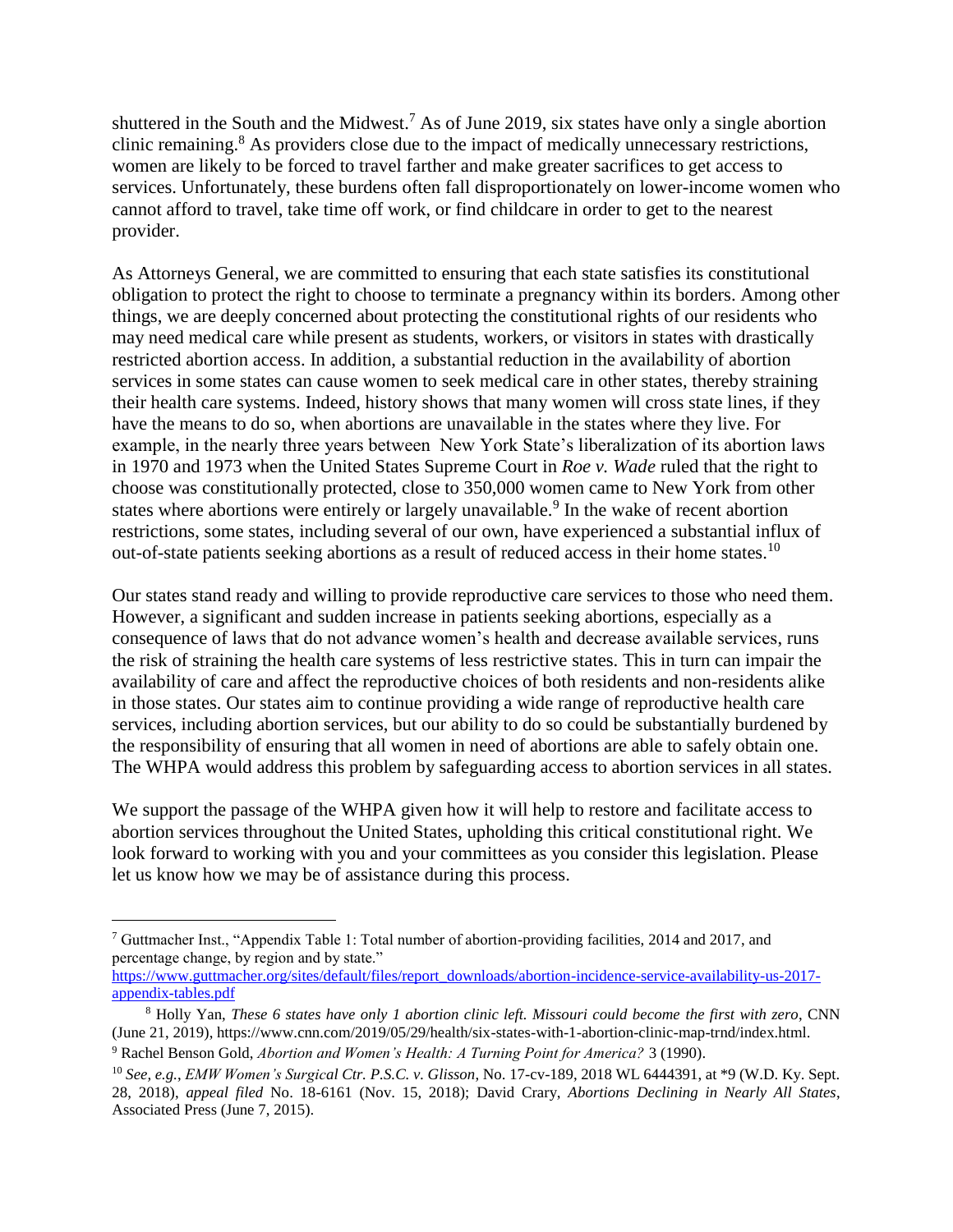Sincerely,

LettiA James

Letitia James New York Attorney General

Rob Bonta

Rob Bonta California Attorney General

Tiery J. Weiser

Philip Weiser Colorado Attorney General

 $\dot{ }$ 

WILLIAM TONG Connecticut Attorney General

athleen Gernings

Kathleen Jennings Delaware Attorney General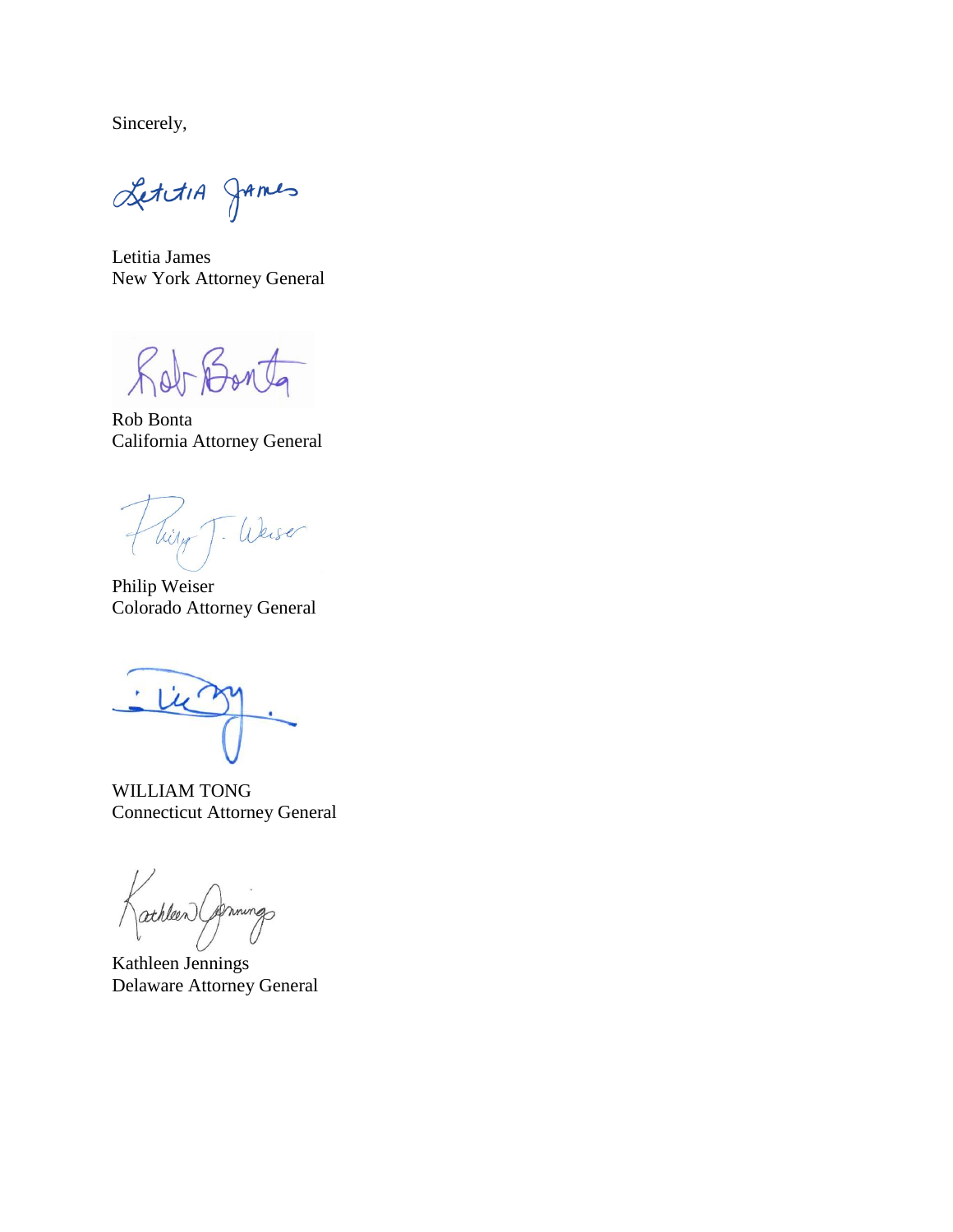Karl A. Racine District of Columbia Attorney General

 $Kel$ 

Kwame Raoul Illinois Attorney General

Janon M. Frey

Aaron Frey Maine Attorney General

Bio Effect

Brian E. Frosh Maryland Attorney General

of Hill

Maura Healey Massachusetts Attorney General

 $1<sup>2</sup>$ 

Aaron Ford Nevada Attorney General